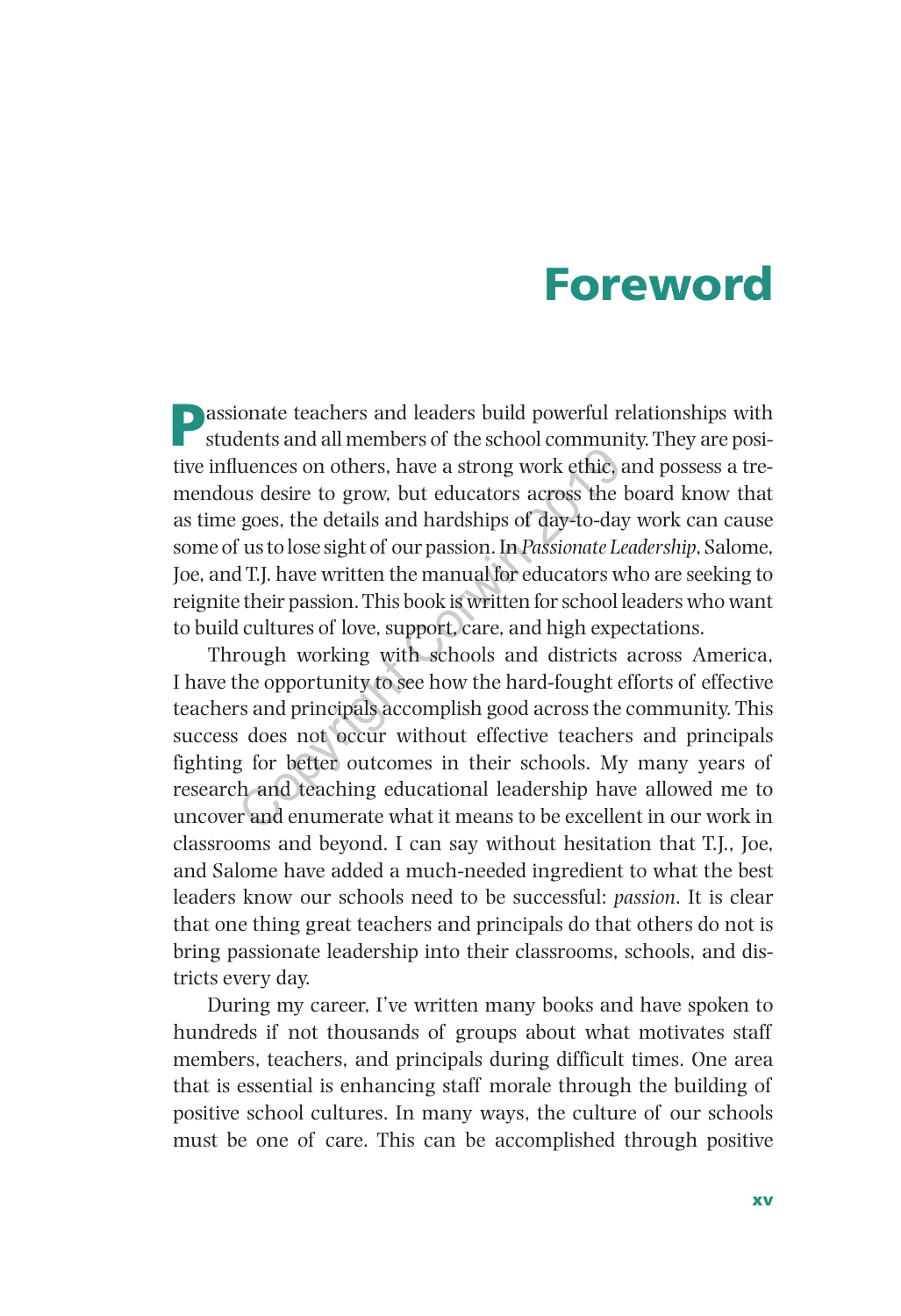## xvi • Passionate Leadership

communication and openness to change and transformation so that all students are succeeding. Now is the time to build better cultures in our schools so that our teachers and principals have the energy they need to be passionate and excellent, and where our students have the support they need to be successful.

In *Passionate Leadership*, Salome, Joe, and T.J. present the blueprint for what your school and district need to develop and sustain a culture of success. Every teacher and school leader who cares about self-reflection, treating others with respect, and becoming a positive force in their school should read this book. Whether you're looking for technical expertise or inspiration, this book is packed with the power of passion and positivity along with what that can mean for *every* school.

Readers will love the way this book is set up. The formula for passion is simple: 1. We all must desire to grow a culture with deep relationships, 2. Everyone must contribute with no idle onlookers allowed, and 3. Positivity must be the core of our daily work. The book has three sections, with each section dedicated to a different part of the formula, and each individual section has three components as well: The first is comprised of real stories which the authors collected from educators who are in the trenches daily, the second derives from the research that identifies what schools need now, and the third contains technical tips that are provided for implementation as soon as you finish the book. Example and positivity along with what that can<br>will love the way this book is set up. The formule: 1. We all must desire to grow a culture<br>s, 2. Everyone must contribute with no idle<br>13. Positivity must be the core of our

Whether you're a passionate educator or one who has somehow lost your source of passion, this book can help you move forward on your journey. If you have a desire to grow through feedback, if you want to impact others in your school, or if you simply want to find a way to surround yourself with positive people, this book is an excellent tool. Working to build a culture where passion is sustainable throughout your school is a daunting task, but valuable resources like *Passionate Leadership* make the process easy to understand. The authors are leadership practitioners and champions for all educators, so they know through experience, that the content in this book is genuine.

Lastly, let me say that I was personally inspired by the stories you'll find within the pages of this book. I'm energized by the work